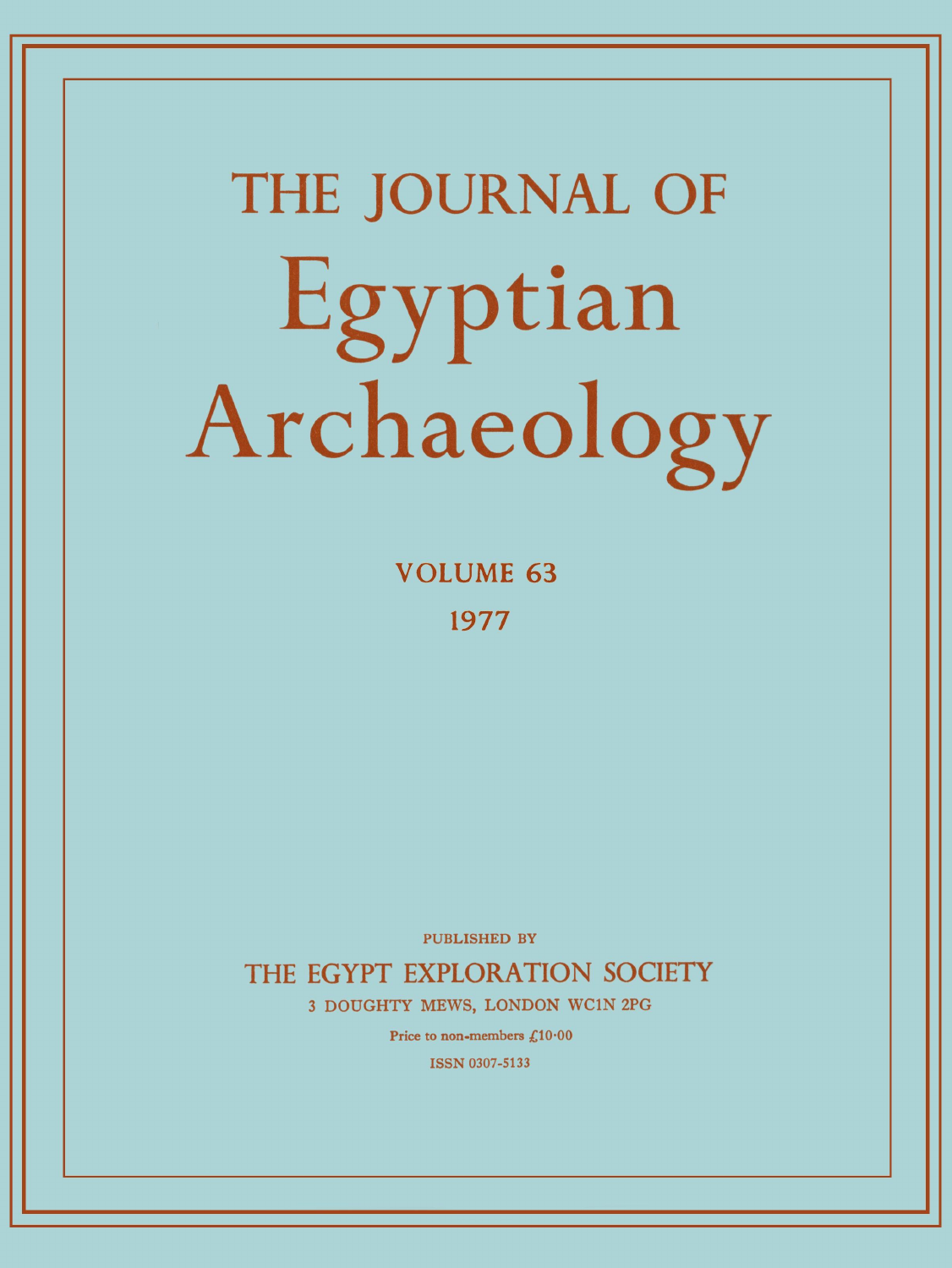## THE JOURNAL OF Egyptian Archaeology

VOLUME 63

PUBLISHED BY THE EGYPT EXPLORATION SOCIETY 3 DOUGHTY MEWS, LONDON, WCIN 2PG

1977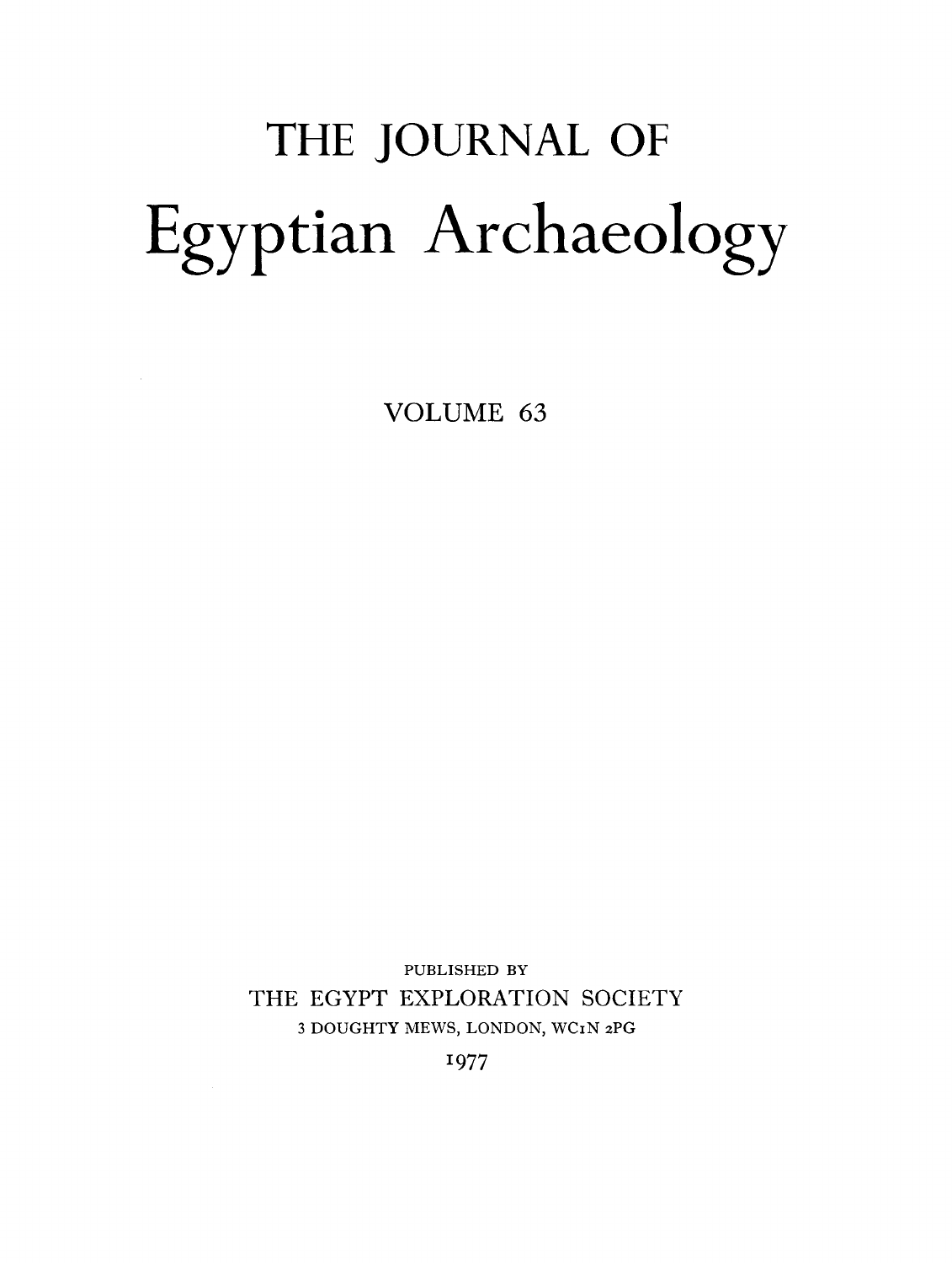#### **CONTENTS**

| EDITORIAL FOREWORD                                                                                                                                                                                                                                                                                                                                                                                                                                                                 |                                                            |                      |                      | $\mathbf{I}$ |
|------------------------------------------------------------------------------------------------------------------------------------------------------------------------------------------------------------------------------------------------------------------------------------------------------------------------------------------------------------------------------------------------------------------------------------------------------------------------------------|------------------------------------------------------------|----------------------|----------------------|--------------|
| FORGED DECORATION ON PREDYNASTIC POTS                                                                                                                                                                                                                                                                                                                                                                                                                                              | J. Crowfoot Payne, A. Kacz-<br>marczyk, and S. J. Fleming. |                      |                      | 5            |
| EXCAVATIONS AT THE MEMPHITE TOMB OF HOREMHEB                                                                                                                                                                                                                                                                                                                                                                                                                                       |                                                            |                      |                      |              |
| 1976: PRELIMINARY REPORT<br>$\sim$ .<br>$\mathbf{r} = \left\{ \begin{array}{ll} 0 & \text{if} \ \mathbf{r} = \mathbf{r} \ \text{if} \ \mathbf{r} = \mathbf{r} \end{array} \right.$                                                                                                                                                                                                                                                                                                 | Geoffrey T. Martin                                         |                      |                      | 13           |
| THE SACRED ANIMAL NECROPOLIS, NORTH SAQQÂRA:                                                                                                                                                                                                                                                                                                                                                                                                                                       |                                                            |                      |                      |              |
| 1975/6<br><b>Contract Contract</b><br>$\mathbf{r} = \mathbf{r} \cdot \mathbf{r}$                                                                                                                                                                                                                                                                                                                                                                                                   | H. S. Smith and D. G. Jeffreys                             |                      |                      | 20           |
| QAȘR IBRÎM, 1976 .<br>$\mathbf{r}^{\left(1\right)}$ , where $\mathbf{r}^{\left(2\right)}$ , where $\mathbf{r}^{\left(2\right)}$                                                                                                                                                                                                                                                                                                                                                    | J. Martin Plumley, W. Y. Adams,                            |                      |                      |              |
|                                                                                                                                                                                                                                                                                                                                                                                                                                                                                    | and Elizabeth Crowfoot                                     |                      |                      | 29           |
| A BIBLIOGRAPHY OF ELISE JENNY BAUMGARTEL.                                                                                                                                                                                                                                                                                                                                                                                                                                          | V. A. Donohue .                                            |                      |                      | 48           |
| THE PERIODIC SYSTEM OF BUILDING A PYRAMID                                                                                                                                                                                                                                                                                                                                                                                                                                          | Alexander Badawy.                                          |                      |                      | 52           |
| THE IDENTIFICATION OF $D^cW/\tilde{S}M3'I$ and $D^cW$ in the                                                                                                                                                                                                                                                                                                                                                                                                                       |                                                            |                      |                      |              |
| DECORATION OF THEIR TOMB AT DEIR EL-GEBRAWI.                                                                                                                                                                                                                                                                                                                                                                                                                                       | Naguib Kanawati                                            |                      |                      | 59           |
| NEFERHOTEP AND HIS FRIENDS                                                                                                                                                                                                                                                                                                                                                                                                                                                         | William A. Ward                                            | $\ddot{\phantom{a}}$ |                      | 63           |
| THE CONSTRUCTION OF AN ANCIENT EGYPTIAN WIG                                                                                                                                                                                                                                                                                                                                                                                                                                        |                                                            |                      |                      |              |
| $(c. 1400 B.C.)$ IN THE BRITISH MUSEUM                                                                                                                                                                                                                                                                                                                                                                                                                                             | J. Stevens Cox                                             |                      |                      | 67           |
| A BUILDING OF AMENOPHIS III AT KÔM EL-ABD                                                                                                                                                                                                                                                                                                                                                                                                                                          | Barry J. Kemp                                              |                      |                      | 71           |
| ONCE AGAIN SOME MORE COMMEMORATIVE SCARABS OF                                                                                                                                                                                                                                                                                                                                                                                                                                      |                                                            |                      |                      |              |
| AMENOPHIS III<br>the contract of the contract of the contract of                                                                                                                                                                                                                                                                                                                                                                                                                   | C. Blankenberg-van Delden                                  |                      |                      | 83           |
| NEFERTITI'S REGALITY<br>$\mathbf{L}^{\text{max}} = \mathbf{L}^{\text{max}} = \mathbf{L}^{\text{max}} = \mathbf{L}^{\text{max}} = \mathbf{L}^{\text{max}} = \mathbf{L}^{\text{max}}$                                                                                                                                                                                                                                                                                                | Julia Samson.                                              |                      |                      | 88           |
| A BESET AMULET FROM THE AMARNA PERIOD<br>$\sim$                                                                                                                                                                                                                                                                                                                                                                                                                                    | Kate Bosse-Griffiths                                       |                      |                      | $\Omega$     |
| Tutsankhamūn's Razor-box: A Problem in Lexico-                                                                                                                                                                                                                                                                                                                                                                                                                                     |                                                            |                      |                      |              |
| <b>GRAPHY</b>                                                                                                                                                                                                                                                                                                                                                                                                                                                                      | W. V. Davies                                               |                      |                      | 107          |
| How OLD WAS TUTANKHAMUN?                                                                                                                                                                                                                                                                                                                                                                                                                                                           | F. Filce Leek                                              |                      |                      | II2          |
| A MEDICAL RE-INTERPRETATION OF CASE FOUR OF THE                                                                                                                                                                                                                                                                                                                                                                                                                                    |                                                            |                      |                      |              |
| EDWIN SMITH SURGICAL PAPYRUS.<br>$\mathcal{L} = \mathcal{L}$                                                                                                                                                                                                                                                                                                                                                                                                                       | Bruce L. Ralston                                           |                      |                      | 116          |
| THREE ACEPHALOUS STELAE<br>$\bullet$<br>$\mathbf{A}$ and $\mathbf{A}$ are $\mathbf{A}$ . Then                                                                                                                                                                                                                                                                                                                                                                                      | G. A. Gaballa                                              |                      | $\ddot{\phantom{a}}$ | 122          |
| MERYET-AMÜN ON A LIMESTONE FRAGMENT IN CAM-                                                                                                                                                                                                                                                                                                                                                                                                                                        |                                                            |                      |                      |              |
| BRIDGE.<br>and the state of the state of the                                                                                                                                                                                                                                                                                                                                                                                                                                       | Anne Millard                                               |                      |                      | 127          |
| THE LADY WALLIS BUDGE FELLOWSHIPS IN EGYPTOLOGY.                                                                                                                                                                                                                                                                                                                                                                                                                                   | $\sim 10$                                                  |                      |                      | 131          |
| SHABTIS OF PEDAMENOPE (THEB. TB. 33) IN THE ASH-                                                                                                                                                                                                                                                                                                                                                                                                                                   |                                                            |                      |                      |              |
| MOLEAN AND FITZWILLIAM MUSEUMS<br><b>Contract Contract</b>                                                                                                                                                                                                                                                                                                                                                                                                                         | Jaromír Málek                                              |                      |                      | 137          |
| NECHO AND THE RED SEA; SOME CONSIDERATIONS                                                                                                                                                                                                                                                                                                                                                                                                                                         | Alan B. Lloyd                                              |                      | $\bullet$            | 142          |
| PTOLEMAIC REMAINS FROM KALABSHA TEMPLE RECON-                                                                                                                                                                                                                                                                                                                                                                                                                                      |                                                            |                      |                      |              |
| STITUTED ON ELEPHANTINE ISLAND $(1974/5)$ .                                                                                                                                                                                                                                                                                                                                                                                                                                        | G. R. H. Wright                                            |                      |                      | 156          |
| A LETTER FROM THE KING OF THE BLEMMYES TO THE                                                                                                                                                                                                                                                                                                                                                                                                                                      |                                                            |                      |                      |              |
| $\mathcal{L}^{\mathcal{L}}(\mathcal{L}^{\mathcal{L}}(\mathcal{L}^{\mathcal{L}}(\mathcal{L}^{\mathcal{L}}(\mathcal{L}^{\mathcal{L}}(\mathcal{L}^{\mathcal{L}}(\mathcal{L}^{\mathcal{L}}(\mathcal{L}^{\mathcal{L}}(\mathcal{L}^{\mathcal{L}}(\mathcal{L}^{\mathcal{L}}(\mathcal{L}^{\mathcal{L}}(\mathcal{L}^{\mathcal{L}}(\mathcal{L}^{\mathcal{L}}(\mathcal{L}^{\mathcal{L}}(\mathcal{L}^{\mathcal{L}}(\mathcal{L}^{\mathcal{L}}(\mathcal{L}^{\mathcal{L$<br>KING OF THE NOUBADES. | T. C. Skeat.                                               |                      |                      | 159          |
| EGYPTIAN ANTIQUITIES ACQUIRED IN 1975 BY MUSEUMS                                                                                                                                                                                                                                                                                                                                                                                                                                   |                                                            |                      |                      |              |
| IN THE UNITED KINGDOM<br>$\mathbf{r}$ , and $\mathbf{r}$ , and $\mathbf{r}$ , and $\mathbf{r}$<br>$\sim 10$                                                                                                                                                                                                                                                                                                                                                                        | Edited by Janine Bourriau                                  |                      |                      | 171          |
|                                                                                                                                                                                                                                                                                                                                                                                                                                                                                    |                                                            |                      |                      |              |
| BRIEF COMMUNICATIONS: The structure of the Meidum Pyramid, by C. J. Davey, p. 174; An<br>odditional doo's name fuser of Circ meetshe, L. William Valley Cimpoon, n. 2001. The                                                                                                                                                                                                                                                                                                      |                                                            |                      |                      |              |

**additional dog's name from a Giza mastaba,** *by* **William Kelly Simpson, p.** 175; **The provenance of a fragment attributed to** *Hnzv* **at Saqqara,** *by* **Henry G. Fischer, p.** 175; *Hrw* **'bottom' and**  *tiht* **'dregs' (Brooklyn** 57. 140), *by* **Henry G. Fischer, p.** 176; **The sheyba in ancient Egypt,** *by*  **Cyril Aldred, p.** 176; **An allegory of death,** *by* **Edward Brovarski, p.** 178; **Zum Wechsel** *kjq* **in agyptischen Transkriptionen,** *by* **M. Gorg, p.** 178; **New ushebtis of the Third Intermediate Period in the Ashmolean Museum,** *by* **Jaromir Malek, p.** 180.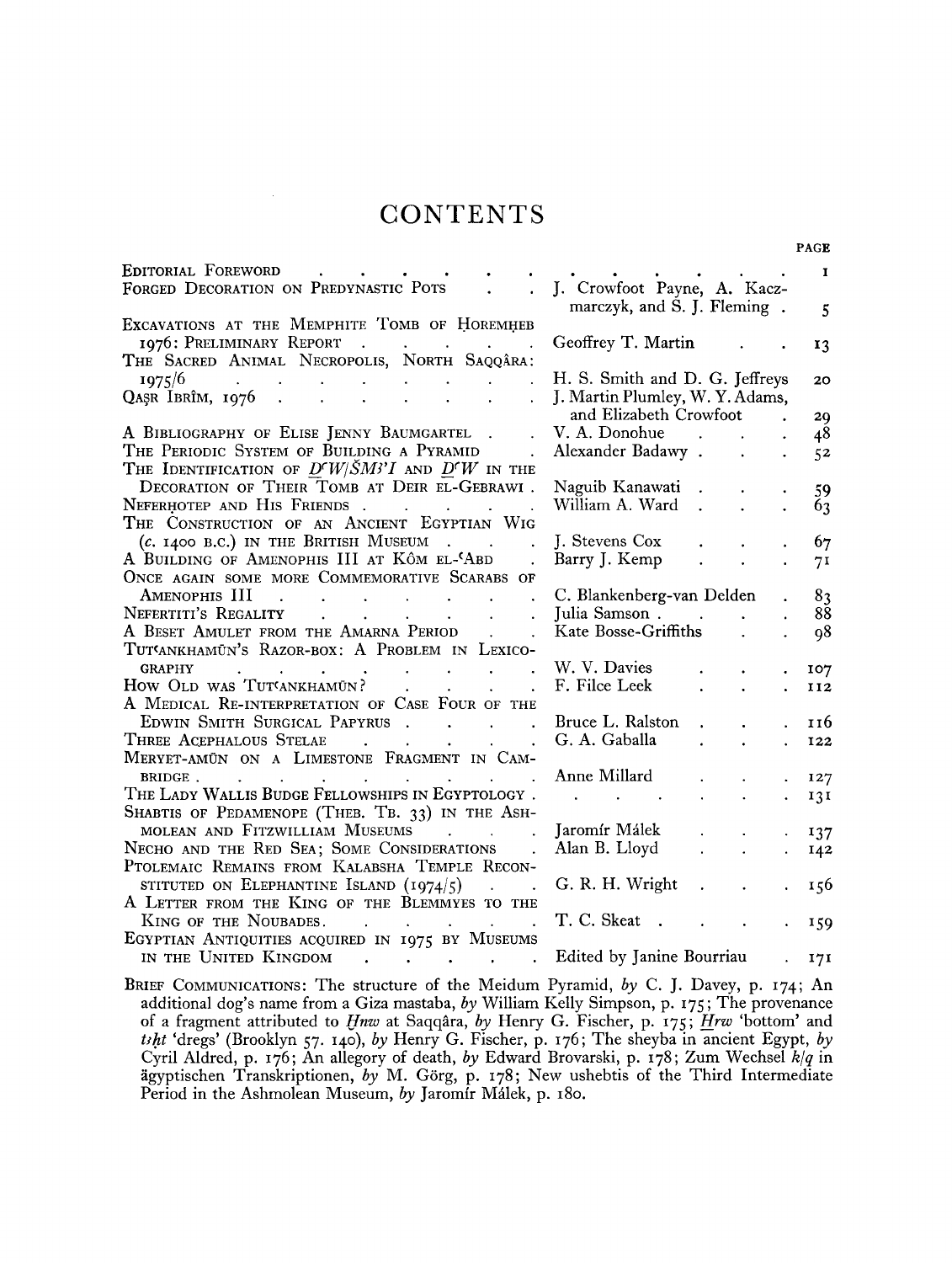#### iv **CONTENTS**

| Reviews                                                                                                                                                                                                                                                                             |                               |                                               |              |           | <b>PAGE</b> |
|-------------------------------------------------------------------------------------------------------------------------------------------------------------------------------------------------------------------------------------------------------------------------------------|-------------------------------|-----------------------------------------------|--------------|-----------|-------------|
| G. JANSSENS, Contribution to the Verbal System in Old<br>Egyptian                                                                                                                                                                                                                   | Reviewed by Mordechai Gilula. |                                               |              |           | 182         |
| . The contract of the contract of the contract of the contract of the contract of the $\alpha$<br>T. G. ALLEN, The Book of the Dead or Going forth by Day.                                                                                                                          |                               |                                               |              |           | 182         |
| D. LORTON, The Juridical Terminology of International<br>Relations in Egyptian Texts through Dyn. XVIII                                                                                                                                                                             | D. B. Redford                 |                                               |              |           | 183         |
| E. EDEL, Die Felsgräbernekropole der Qubbet el Hawa bei<br>Assuan. II. Abteilung . The contract of the set of the set of the set of the set of the set of the set of the s                                                                                                          | K. A. Kitchen                 |                                               |              |           |             |
| M. Görg, Untersuchungen zur hieroglyphischen Wieder-                                                                                                                                                                                                                                |                               |                                               |              |           | 184         |
| gabe palästinischer Ortsnamen. (a. 1988)<br>E. EDEL, Ägyptische Ärzte und ägyptische Medizin am                                                                                                                                                                                     | K. A. Kitchen                 |                                               |              |           | 185         |
| hethitischen Königshof. 1988. See Article States Article States Article States Article States Article States A                                                                                                                                                                      | K. A. Kitchen                 |                                               |              |           | 186         |
| M. L. BIERBRIER, The Late New Kingdom in Egypt (c.<br>$1300 - 664$ B.C.)<br>$\mathcal{L}^{\mathcal{A}}$ . The contribution of the contribution of the contribution of $\mathcal{L}^{\mathcal{A}}$                                                                                   | Erik Hornung                  |                                               |              |           | 186         |
| J. ČERNÝ, A Community of Workmen at Thebes in the<br>Ramesside Period and the contract of the contract of the contract of the contract of the contract of the contract of the contract of the contract of the contract of the contract of the contract of the contract of the contr | M. L. Bierbrier               |                                               | $\bullet$    |           | 187         |
| L. MANNICHE, Ancient Egyptian Musical Instruments . R. D. Anderson                                                                                                                                                                                                                  |                               | $\bullet$ - $\bullet$ - $\bullet$ - $\bullet$ | $\mathbf{A}$ |           | 189         |
| H. S. SMITH, A Visit to Ancient Egypt                                                                                                                                                                                                                                               | Alan B. Lloyd                 |                                               | $\mathbf{r}$ | $\bullet$ | 190         |
| Other Books Received<br>and the contract of the contract of                                                                                                                                                                                                                         | W. V. Davies                  |                                               |              |           | 190         |

### LIST OF PLATES

#### *{at end)*

| Plates I–III       | The Memphite Tomb of Horemheb                                      |
|--------------------|--------------------------------------------------------------------|
| Plate IV           | The Sacred Animal Necropolis, North Saqqâra, 1975–6                |
| Plates V–VIII      | Qasr Ibrîm, 1976                                                   |
| Plate IX           | Neferhotep and His Friends                                         |
| Plate X            | The Construction of an Ancient Egyptian Wig                        |
| Plates XI–XII      | A Building of Amenophis III at Kôm el-'Abd                         |
| Plates XIII–XIV    | Again more Commemorative Scarabs of Amenophis III                  |
| Plates XV–XVI      | A Beset Amulet from the Amarna Period                              |
| PLATES XVII–XVIII  | Tut <sup>c</sup> ankhamūn's Razor Box                              |
| PLATE XIX          | How Old was Tut'ankhamūn?                                          |
| PLATES XX-XXI      | Medical Reinterpretation of Surgical Papyrus                       |
| PLATES XXII-XXIIIA | Three Acephalous Stelae                                            |
| PLATE XXIV         | Meryet-Amūn on a Limestone Fragment in Cambridge                   |
| PLATE XXV          | Shabtis of Pedamenope                                              |
| PLATE XXVI         | Ptolemaic Remains from Kalabsha Temple                             |
| PLATE XXVII        | A Letter from the King of the Blemmyes to the King of the Noubades |
| PLATES XXVIII-XXIX | <b>Museum Acquisitions</b>                                         |